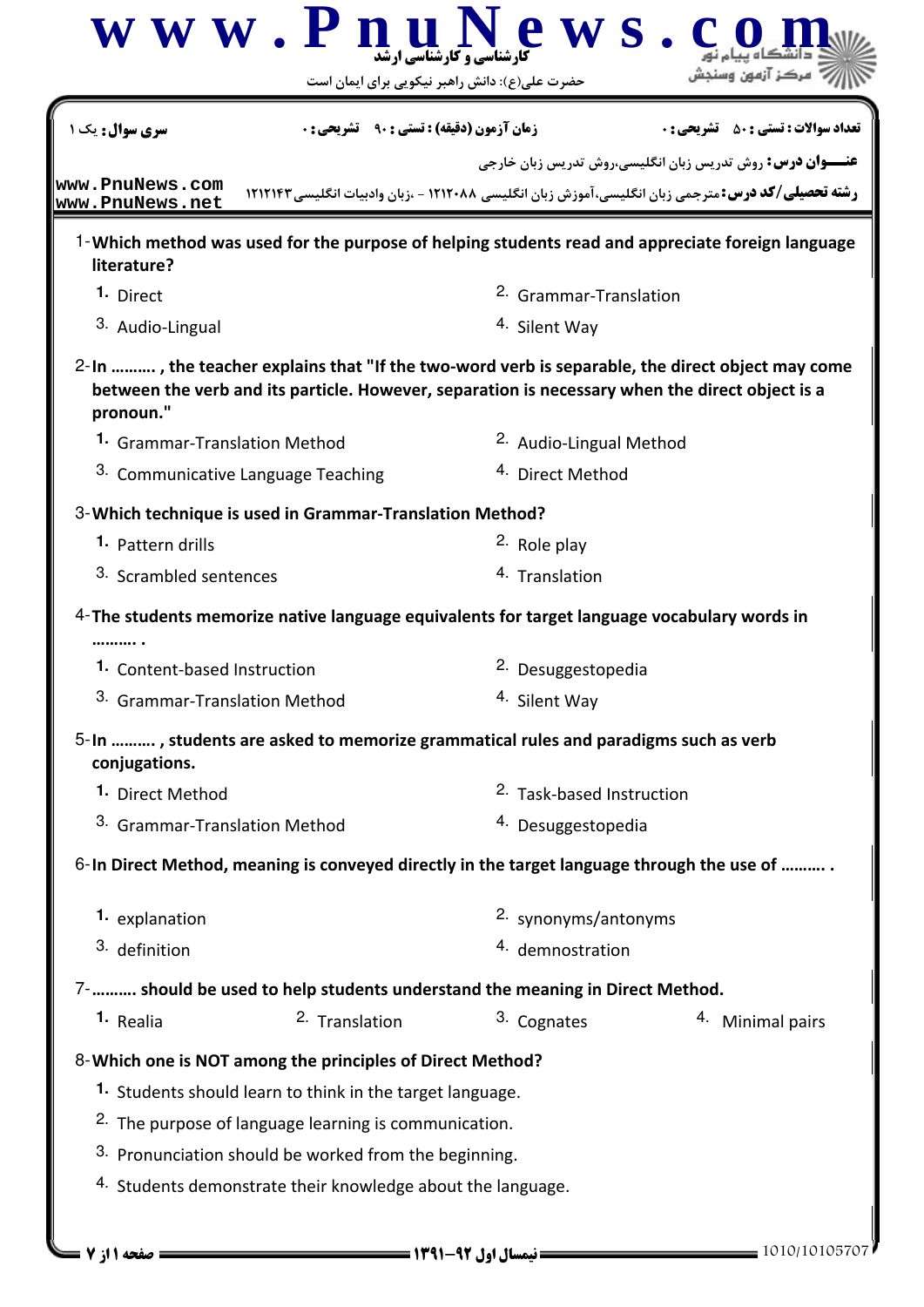|                                                                                                         | $\bf W \;\bf W \;\bf W$ ، $\bf P \;\bf R$ ، $\bf N$                       | ews.<br>حضرت علی(ع): دانش راهبر نیکویی برای ایمان است                                |                                                                                                           |  |
|---------------------------------------------------------------------------------------------------------|---------------------------------------------------------------------------|--------------------------------------------------------------------------------------|-----------------------------------------------------------------------------------------------------------|--|
| <mark>سری سوال :</mark> یک ۱                                                                            | <b>زمان آزمون (دقیقه) : تستی : 90 ٪ تشریحی : 0</b>                        |                                                                                      | <b>تعداد سوالات : تستي : 50 ٪ تشريحي : 0</b>                                                              |  |
|                                                                                                         |                                                                           |                                                                                      | <b>عنـــوان درس:</b> روش تدریس زبان انگلیسی،روش تدریس زبان خارجی                                          |  |
| www.PnuNews.com<br>www.PnuNews.net                                                                      |                                                                           |                                                                                      | <b>رشته تحصیلی/کد درس:</b> مترجمی زبان انگلیسی،آموزش زبان انگلیسی ۱۲۱۲۰۸۸ - ،زبان وادبیات انگلیسی ۱۲۱۲۱۴۳ |  |
| 9-Reading aloud is one of the techniques used in                                                        |                                                                           |                                                                                      |                                                                                                           |  |
| 1. Grammar-Transaltion Method                                                                           |                                                                           | <sup>2.</sup> Direct Method                                                          |                                                                                                           |  |
| 3. Audio-Lingual Method                                                                                 |                                                                           | <sup>4.</sup> Silent Way                                                             |                                                                                                           |  |
| 10-In Audio-Lingual drills, students involve the use of                                                 |                                                                           |                                                                                      |                                                                                                           |  |
| 1. vocabulary acquisition                                                                               |                                                                           | 2. grammatical sentence patterns                                                     |                                                                                                           |  |
| 3.<br>memorization of word lists                                                                        |                                                                           | 4. explicit grammar                                                                  |                                                                                                           |  |
| words.                                                                                                  |                                                                           |                                                                                      | 11-In , the teacher starts with the end of the sentence and has the class repeat just the last two        |  |
| 1. Direct Method                                                                                        |                                                                           | <sup>2.</sup> Total Physical Response                                                |                                                                                                           |  |
| 3. Community Language Learning                                                                          |                                                                           | <sup>4.</sup> Audio-Lingual Method                                                   |                                                                                                           |  |
| 12-The type of drill that asks students to change one type of sentence into another is called<br>drill. |                                                                           |                                                                                      |                                                                                                           |  |
| 1. transformation                                                                                       | 2. dictation                                                              | 3. pattern                                                                           | 4. substitution                                                                                           |  |
| 13-Which one is NOT among the principles of Audio-Lingual Method?                                       |                                                                           |                                                                                      |                                                                                                           |  |
|                                                                                                         | <sup>1.</sup> Language learning is a process of habit formation.          |                                                                                      |                                                                                                           |  |
|                                                                                                         |                                                                           | <sup>2.</sup> Students should learn to respond to both verbal and nonverbal stimuli. |                                                                                                           |  |
|                                                                                                         | 3. Learning involves transferring what one knows to new contexts.         |                                                                                      |                                                                                                           |  |
|                                                                                                         |                                                                           | 4. Students should learn to answer automatically without stopping to think.          |                                                                                                           |  |
| sounds as accurately as possible in                                                                     |                                                                           |                                                                                      | 14-The teacher works with the students through gestures to get them to produce the English vowel          |  |
| 1. Silent Way                                                                                           |                                                                           | <sup>2.</sup> Desuggestopedia                                                        |                                                                                                           |  |
| 3. Total Physical Response                                                                              |                                                                           | 4. Direct Method                                                                     |                                                                                                           |  |
| 15-Which one is NOT among the principles of Silent Way?                                                 |                                                                           |                                                                                      |                                                                                                           |  |
|                                                                                                         | 1. Students need to develop their own 'inner criteria'.                   |                                                                                      |                                                                                                           |  |
|                                                                                                         | <sup>2.</sup> Students should learn to rely on each other and themselves. |                                                                                      |                                                                                                           |  |
|                                                                                                         | 3. Teacher should be like an orchestra leader.                            |                                                                                      |                                                                                                           |  |
| 4. Silence helps to foster autonomy.                                                                    |                                                                           |                                                                                      |                                                                                                           |  |
| 16-One of the principles of  is that 'teaching should be subordinated to learning.'                     |                                                                           |                                                                                      |                                                                                                           |  |
| 1. Desuggestopedia                                                                                      |                                                                           | <sup>2.</sup> Silent Way                                                             |                                                                                                           |  |
| 3. Communicative Language Teaching                                                                      |                                                                           | 4. Task-based Instruction                                                            |                                                                                                           |  |
|                                                                                                         |                                                                           |                                                                                      |                                                                                                           |  |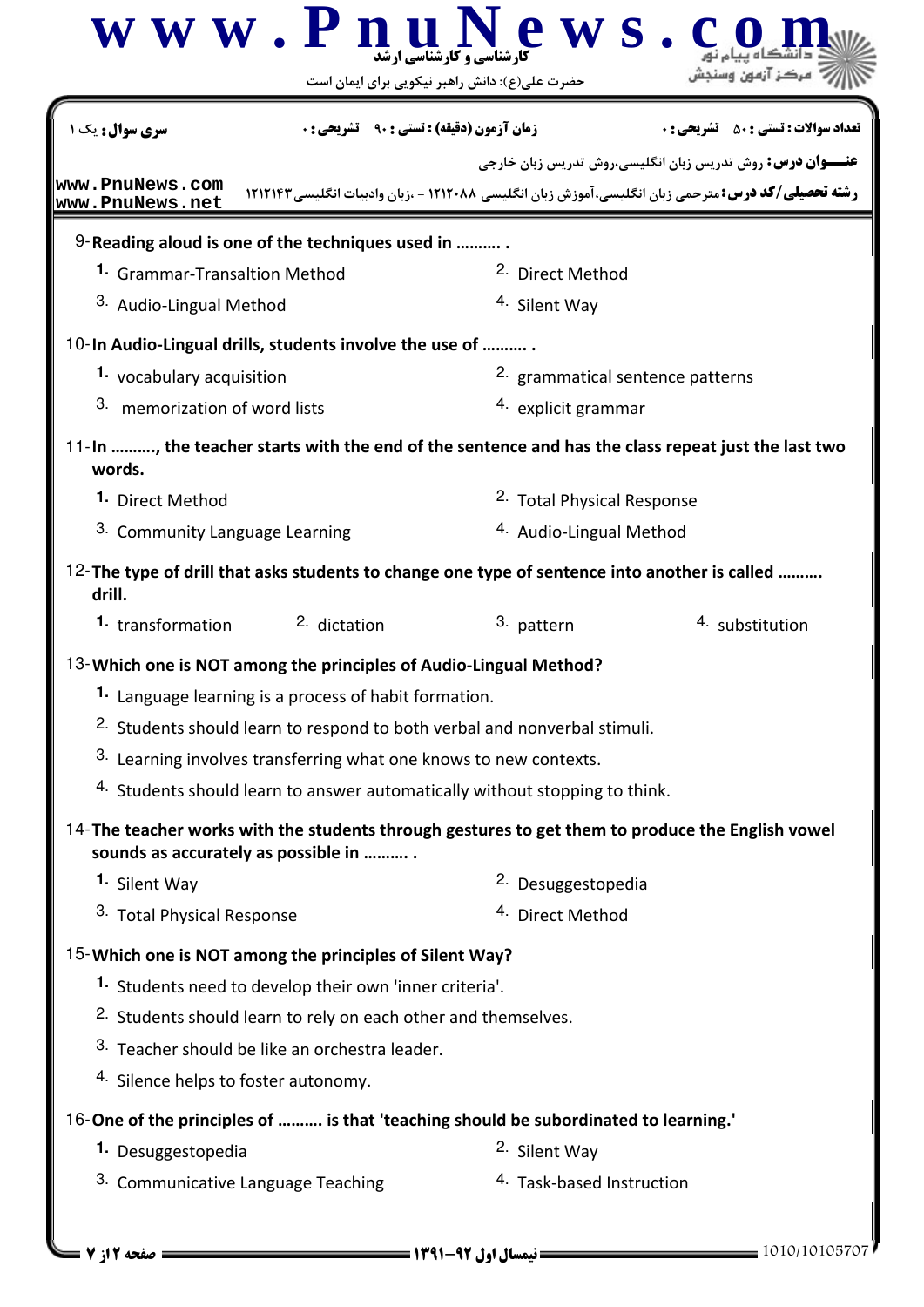| <b>زمان آزمون (دقیقه) : تستی : ۹۰٪ تشریحی : 0</b><br><b>سری سوال :</b> یک                                                        | <b>تعداد سوالات : تستي : 50 ٪ تشريحي : 0</b>                                                              |
|----------------------------------------------------------------------------------------------------------------------------------|-----------------------------------------------------------------------------------------------------------|
|                                                                                                                                  | <b>عنـــوان درس:</b> روش تدریس زبان انگلیسی،روش تدریس زبان خارجی                                          |
| www.PnuNews.com<br>www.PnuNews.net                                                                                               | <b>رشته تحصیلی/کد درس:</b> مترجمی زبان انگلیسی،آموزش زبان انگلیسی ۱۲۱۲۰۸۸ - .زبان وادبیات انگلیسی ۱۲۱۲۱۴۳ |
| with their spelling.                                                                                                             | 17-In , the teacher uses Fidel chart in order that students associate the sounds of the language          |
| 1. Desuggestopedia                                                                                                               | <sup>2.</sup> Total Physical Response                                                                     |
| 3. Communicate Language Teaching                                                                                                 | 4. Silent Way                                                                                             |
| 18-Learning from the environment called peripheral learning' is one of the principles of                                         |                                                                                                           |
| 1. Desuggestopedia                                                                                                               | 2. Silent Way                                                                                             |
| 3. Community Language Learning                                                                                                   | <sup>4.</sup> Direct Method                                                                               |
| 19-Which sentence is NOT true about the Desuggestopedia?                                                                         |                                                                                                           |
| 1. Students pick new names and new identities.                                                                                   |                                                                                                           |
| <sup>2.</sup> No translation is allowed in the classroom.                                                                        |                                                                                                           |
| 3. Teacher puts on some music.                                                                                                   |                                                                                                           |
| 4. There is no homework assigned.                                                                                                |                                                                                                           |
| 20-Subconscious plane in Desuggestopedia suggests that                                                                           |                                                                                                           |
| 1. learning is easy and pleasant                                                                                                 | <sup>2.</sup> feeling of security enhances learning                                                       |
| 3. learners should attend to the language                                                                                        | 4. students trust and respect the teacher                                                                 |
| 21-Achieving the state of 'infantilization' is one of the principles of                                                          |                                                                                                           |
| 1. Silent Way                                                                                                                    | <sup>2.</sup> Desuggestopedia                                                                             |
| 3. Total Physical Response                                                                                                       | 4. Audio-Lingual Method                                                                                   |
| 22-In , the teacher is a skillful understander of the struggle students face as they attempt to<br>internalize another language. |                                                                                                           |
| 1. Direct Method                                                                                                                 | 2. Audio-Lingual Method                                                                                   |
| 3. Participatory Approach                                                                                                        | 4. Community Language Learning                                                                            |
| 23-Students are considered 'whole persons' in                                                                                    |                                                                                                           |
| 1. Silent Way                                                                                                                    | 2. Desuggestopedia                                                                                        |
| 3. Community Language Learning                                                                                                   | 4. Communicative Language Teaching                                                                        |
| the material themselves.                                                                                                         | 24-One of the principles of  is that students are more willing to learn when they have created            |
| 1. Community Language Learning                                                                                                   | <sup>2.</sup> Silent Way                                                                                  |
| 3. Desuggestopedia                                                                                                               | <sup>4.</sup> Total Physical Response                                                                     |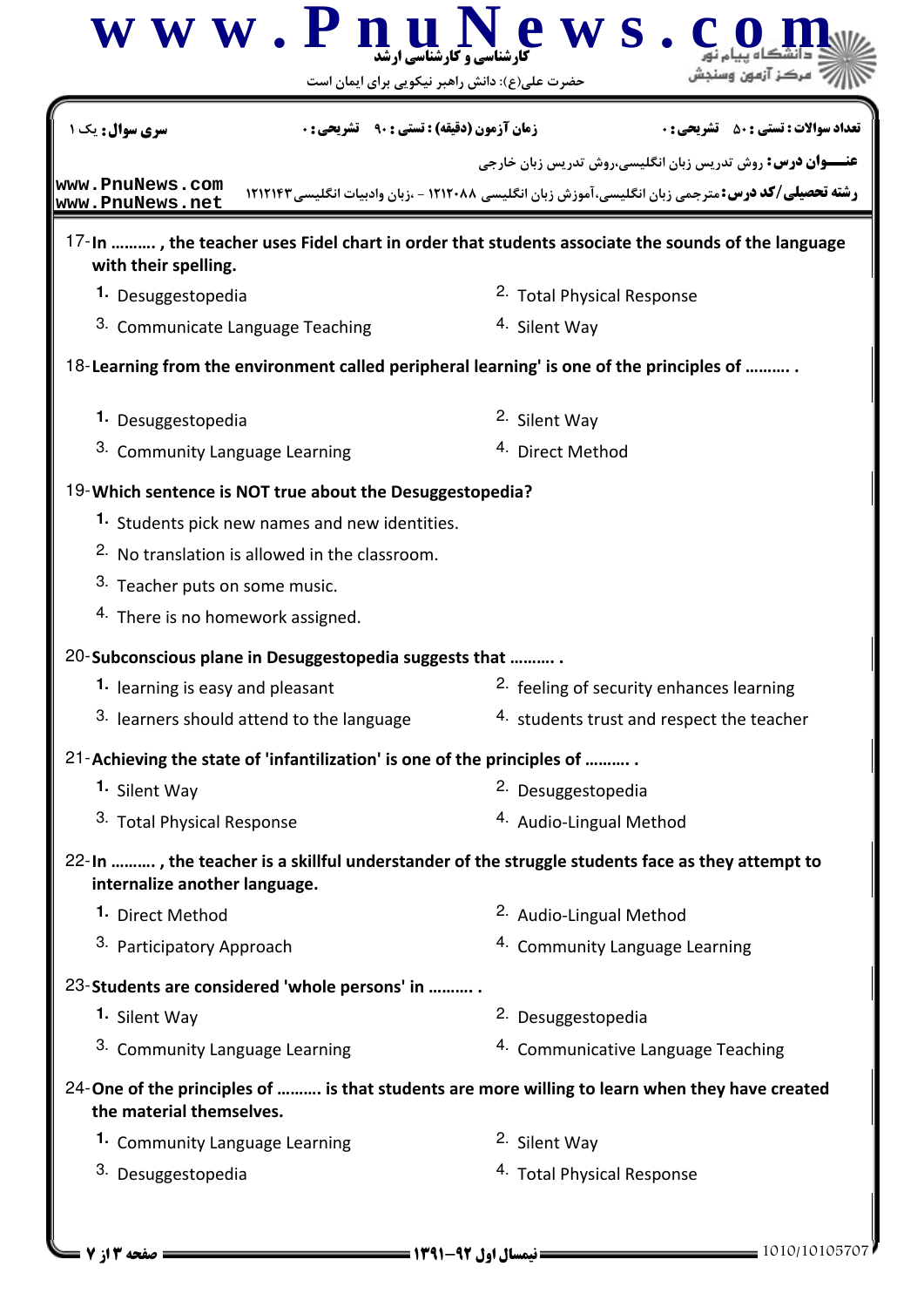|                                    | حضرت علی(ع): دانش راهبر نیکویی برای ایمان است                                                    |                            |                                                                                                                                                                                |
|------------------------------------|--------------------------------------------------------------------------------------------------|----------------------------|--------------------------------------------------------------------------------------------------------------------------------------------------------------------------------|
| <b>سری سوال :</b> یک ۱             | <b>زمان آزمون (دقیقه) : تستی : 90 ٪ تشریحی : 0</b>                                               |                            | <b>تعداد سوالات : تستي : 50 ٪ تشريحي : 0</b>                                                                                                                                   |
| www.PnuNews.com<br>www.PnuNews.net |                                                                                                  |                            | <b>عنـــوان درس:</b> روش تدریس زبان انگلیسی،روش تدریس زبان خارجی<br><b>رشته تحصیلی/کد درس:</b> مترجمی زبان انگلیسی، آموزش زبان انگلیسی ۱۲۱۲۰۸۸ - ،زبان وادبیات انگلیسی ۱۲۱۲۱۴۳ |
|                                    | should be given an opportunity to assert themselves.                                             |                            | 25-  element for nondefensive learning in Community Language Learning means that students                                                                                      |
| 1. Attention                       | <sup>2.</sup> Discrimination                                                                     | 3. Aggression              | <sup>4</sup> Reflection                                                                                                                                                        |
|                                    | 26-Which sentence is true about the 'low affective filter'?                                      |                            |                                                                                                                                                                                |
|                                    | 1. If anxiety is increased, the students' self-confidence is boosted.                            |                            |                                                                                                                                                                                |
|                                    | <sup>2.</sup> The filter is kept low if the students are not put on the spot to speak.           |                            |                                                                                                                                                                                |
|                                    | 3. Students speak when they are not ready to do so.                                              |                            |                                                                                                                                                                                |
|                                    | <sup>4.</sup> It is met when there is not a good classroom atmosphere.                           |                            |                                                                                                                                                                                |
| proficiency.                       | 27-In , the teacher uses the language that is just in advance of students' current level of      |                            |                                                                                                                                                                                |
| 1. cooperative Learning            |                                                                                                  | 2. Total Physical Response |                                                                                                                                                                                |
| 3. Strategic Training              |                                                                                                  | 4. Task-based Instruction  |                                                                                                                                                                                |
|                                    | 28-Which sentence is NOT true about Total Physical Response?                                     |                            |                                                                                                                                                                                |
|                                    | 1. The students' understanding should be developed before speaking.                              |                            |                                                                                                                                                                                |
|                                    | <sup>2.</sup> Meaning can often be conveyed through actions.                                     |                            |                                                                                                                                                                                |
|                                    | 3. Students should be made to memorize fixed routines.                                           |                            |                                                                                                                                                                                |
|                                    | 4. Feeling of success and low anxiety facilitates learning.                                      |                            |                                                                                                                                                                                |
| behavior in                        | 29-The imperative is a powerful linguistic device through which the teacher can direct students' |                            |                                                                                                                                                                                |
| 1. Task-based Instruction          |                                                                                                  |                            | <sup>2.</sup> Communicative Language Teaching                                                                                                                                  |
| 3. Audio-Lingual Method            |                                                                                                  | 4. Total Physical Response |                                                                                                                                                                                |
|                                    | 30-Language as it is used in a real context should be introduced in                              |                            |                                                                                                                                                                                |
| 1. Community Language Learning     |                                                                                                  | 2. Audio-Lingual Method    |                                                                                                                                                                                |
| 3. Direct Method                   |                                                                                                  |                            | 4. Communicative Language Teaching                                                                                                                                             |
|                                    | 31-Which one is NOT among the principles of Communicative Language Teaching?                     |                            |                                                                                                                                                                                |
|                                    | 1. Students should work with language at suprasentential level.                                  |                            |                                                                                                                                                                                |
|                                    | <sup>2.</sup> Students are given an opportunity to express their ideas.                          |                            |                                                                                                                                                                                |
|                                    | 3. Errors should be corrected immediately by the teacher.                                        |                            |                                                                                                                                                                                |
|                                    | 4. Teachers should establish situations likely to promote communication.                         |                            |                                                                                                                                                                                |
|                                    |                                                                                                  |                            |                                                                                                                                                                                |
|                                    |                                                                                                  |                            |                                                                                                                                                                                |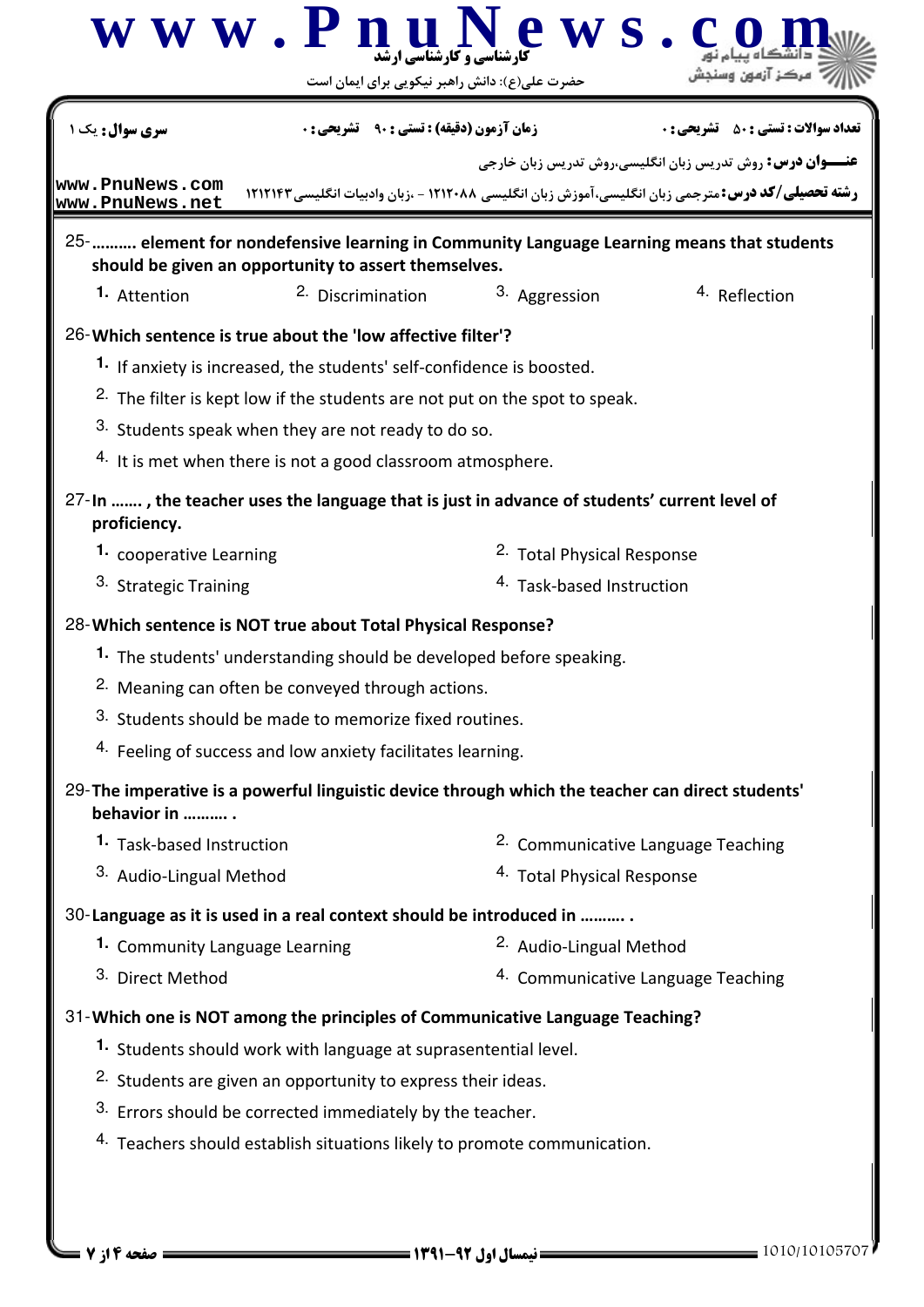| <b>سری سوال :</b> یک ۱                                  | <b>زمان آزمون (دقیقه) : تستی : ۹۰٪ تشریحی : 0</b>                                                                                                                    |                                              | <b>تعداد سوالات : تستي : 50 ٪ تشريحي : 0</b>                     |
|---------------------------------------------------------|----------------------------------------------------------------------------------------------------------------------------------------------------------------------|----------------------------------------------|------------------------------------------------------------------|
|                                                         |                                                                                                                                                                      |                                              | <b>عنـــوان درس:</b> روش تدریس زبان انگلیسی،روش تدریس زبان خارجی |
| www.PnuNews.com<br>www.PnuNews.net                      | <b>رشته تحصیلی/کد درس:</b> مترجمی زبان انگلیسی، آموزش زبان انگلیسی ۱۲۱۲۰۸۸ - ،زبان وادبیات انگلیسی ۱۲۱۲۱۴۳                                                           |                                              |                                                                  |
|                                                         | 32-'One function can have many different linguistic forms' is the principle related to                                                                               |                                              |                                                                  |
| 1. Communicative Language Teaching                      |                                                                                                                                                                      | <sup>2.</sup> Task-based Instruction         |                                                                  |
| 3. Content-based Instruction<br>4. Cooperative Learning |                                                                                                                                                                      |                                              |                                                                  |
|                                                         | 33-Which one is NOT among the features of communicative activities?                                                                                                  |                                              |                                                                  |
| 1. feedback                                             | <sup>2.</sup> relevance                                                                                                                                              | 3. choice                                    | 4. information gap                                               |
|                                                         | 34-By unscrambling the sentences, the students are taught about  of language.                                                                                        |                                              |                                                                  |
| 1. formal and informal modes                            |                                                                                                                                                                      | <sup>2.</sup> phonological aspects           |                                                                  |
| 3. syntactic and semantic features                      |                                                                                                                                                                      | 4. cohesion and coherence properties         |                                                                  |
|                                                         | 35-The concurrent study of language and subject matter with the form and sequence of language<br>presentation dictated by context material is known as  instruction. |                                              |                                                                  |
| 1. learner-centered                                     |                                                                                                                                                                      | <sup>2.</sup> task-based                     |                                                                  |
| 3. collaborative                                        |                                                                                                                                                                      | 4. content-based                             |                                                                  |
|                                                         | 36-Which one is NOT among the forms of Content-based Instruction?                                                                                                    |                                              |                                                                  |
| 1. Experienced-based Instruction                        |                                                                                                                                                                      | <sup>2.</sup> Sheltered-language Instruction |                                                                  |
| 3. Language Immersion                                   |                                                                                                                                                                      | 4. Theme-based Instruction                   |                                                                  |
|                                                         | 37-In Adjunct Model of Content-based Instruction                                                                                                                     |                                              |                                                                  |
|                                                         | 1. Both native speakers and non-native speakers follow a regular academic curriculum.                                                                                |                                              |                                                                  |
|                                                         | <sup>2.</sup> Students take a language course that is linked to the academic course.                                                                                 |                                              |                                                                  |
|                                                         | 3. Students learn vital life-coping or survival skills such as filling out job applications.                                                                         |                                              |                                                                  |
|                                                         | 4. Students do not have to postpone their academic study until their language proficiency.                                                                           |                                              |                                                                  |
| to construct whole meaningful texts.                    | 38-In  approach, the students learn a language piece by piece and then put the pieces together                                                                       |                                              |                                                                  |
| 1. process-oriented<br>2. top-down                      |                                                                                                                                                                      |                                              |                                                                  |
| 3. bottom-up                                            |                                                                                                                                                                      | 4. product-oriented                          |                                                                  |
|                                                         | 39-Which one is NOT considered as activities used in Tasks-based Instruction?                                                                                        |                                              |                                                                  |
|                                                         |                                                                                                                                                                      |                                              |                                                                  |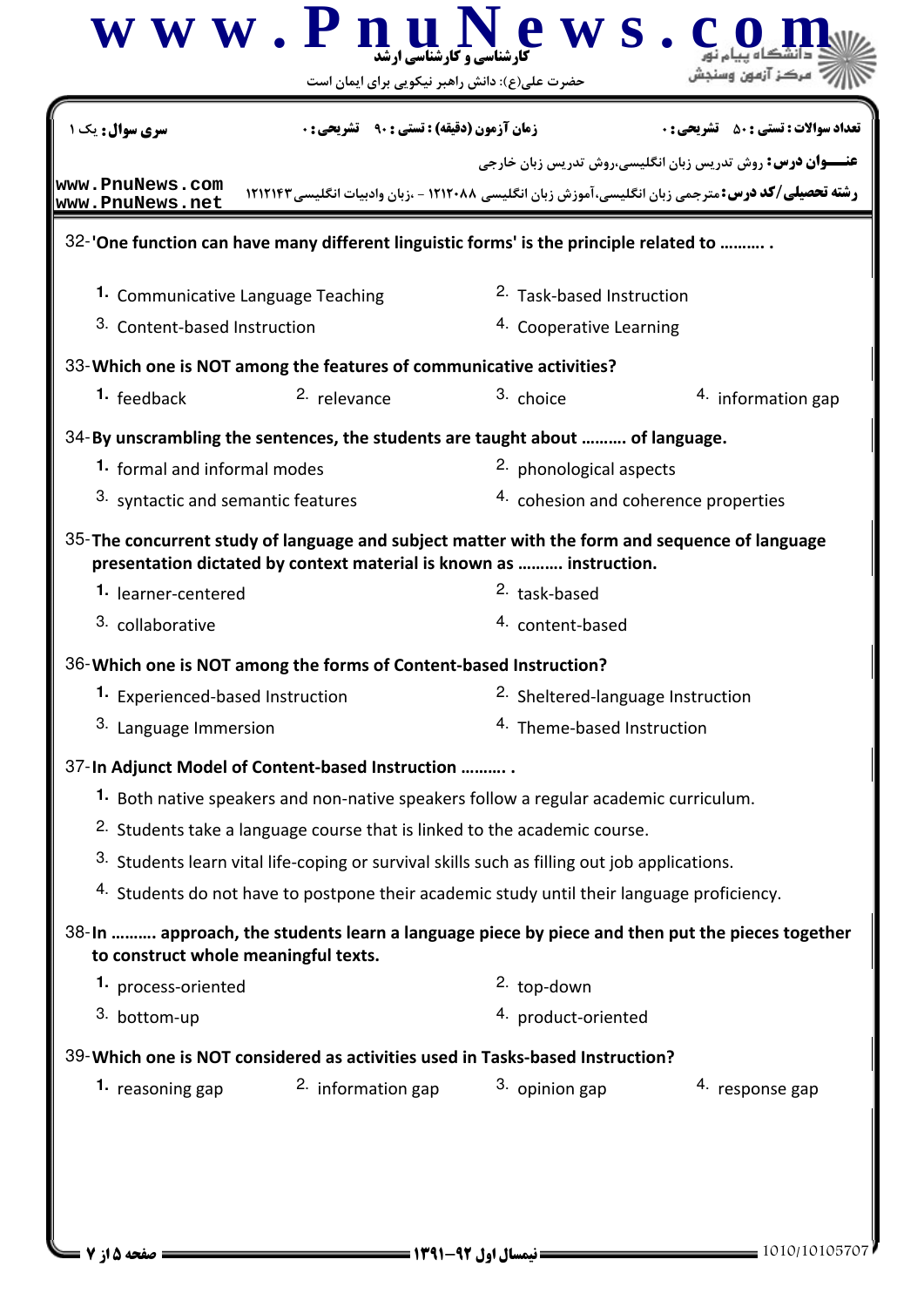